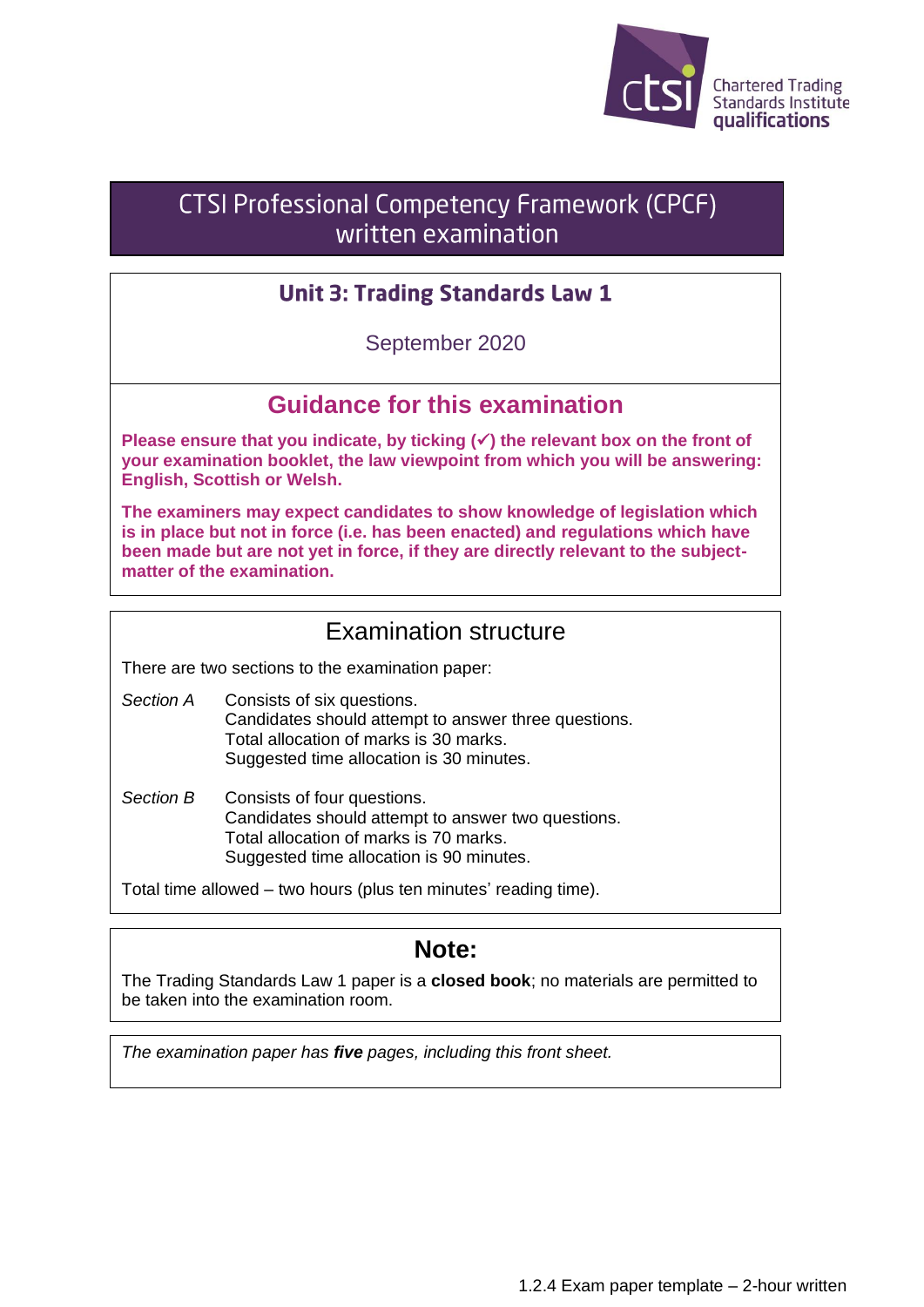#### Section A Candidates should **attempt to answer three questions**. Each question carries ten marks. Total: 30 marks.

1. The concept of the 'transactional decision' was introduced by The Consumer Protection from Unfair Trading Regulations 2008. Using examples and case law, explain what is meant by this term.

|  | $(10 \text{ marks})$ |
|--|----------------------|
|--|----------------------|

2. The Price Marking Order 2004 stipulates how prices of products must be indicated to consumers.

a. Outline the meaning of the terms 'selling price' and 'unit price'. (4 marks)

b. How must these prices be indicated to consumers?

(6 marks) (total 10 marks)

3. Surveillance is a valuable tool for investigators. Outline how its use is governed by legislation and why this safeguard is necessary.

(10 marks)

4. Discuss the steps that an online retailer of age restricted products could take to prevent sales being made to a person under the legal age limit.

(10 marks)

5. To what types of contracts do The Consumer Contracts (Information, Cancellation and Additional Charges) Regulations 2013 apply?

(10 marks)

6. With reference to The Business Protection from Misleading Marketing Regulations 2008, explain what is meant by 'comparative advertising' and when it is permitted? (10 marks)

**Section A total of 30 marks.**

**End of Section A.**

**Chartered Trading** Standards Institute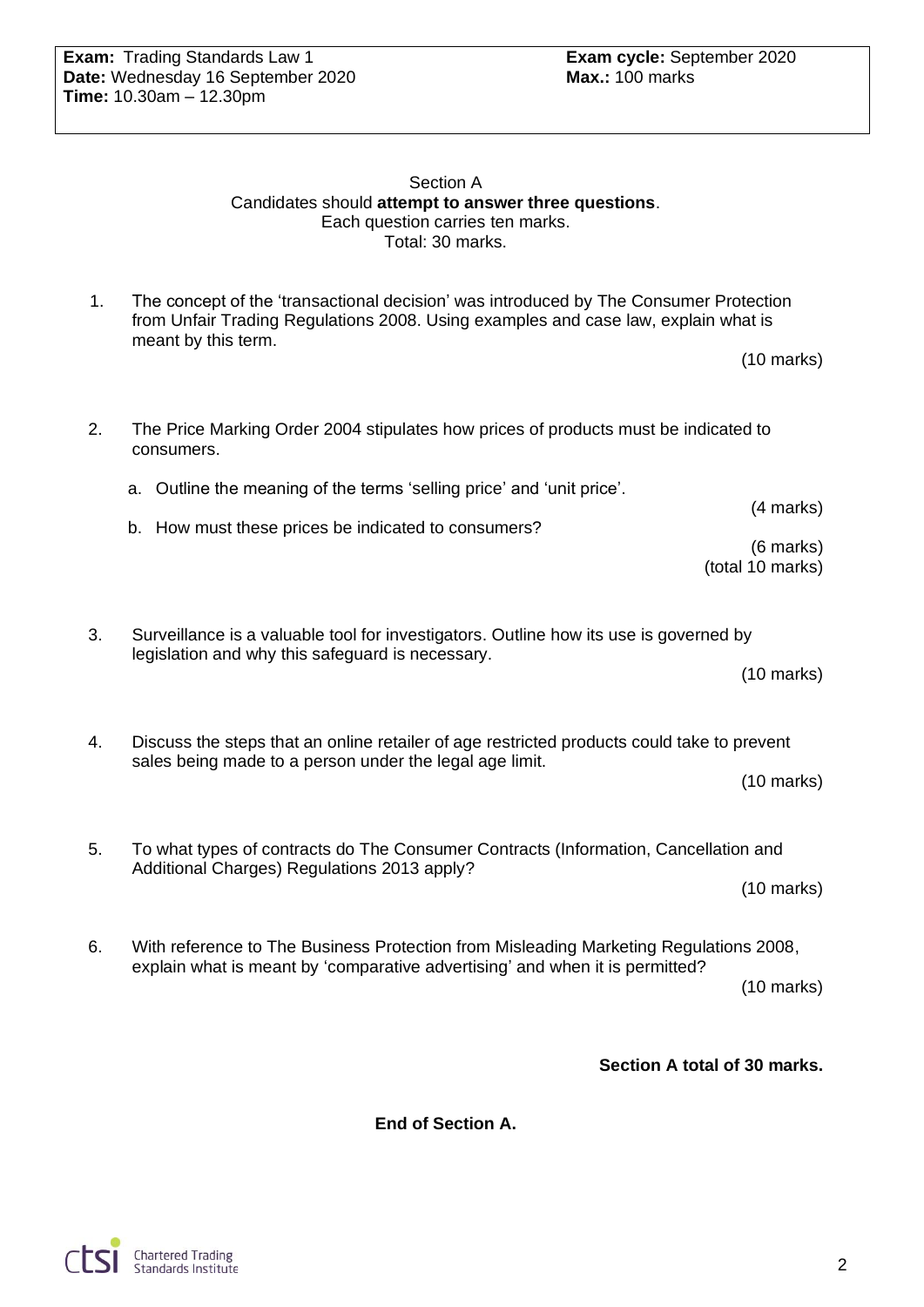#### Section B Candidates should **attempt to answer two questions.** Each question carries 35 marks. Total: 70 marks.

7. You are a Trading Standards officer at Manbury City Council. You have received a complaint from Miss Dollins, regarding a vehicle description. The complainant alleges that she purchased a car from an individual called Phil Cole, after seeing an advert on social media platform Facegram.

She can no longer find the advert, but it stated that the car, a Ford Fiesta, was in excellent condition, one careful previous owner and had a mileage of 18,000 miles. Miss Dollins spoke to Phil on the phone, who said that the car was an excellent runner and he'd had lots of enquiries about it, so it would sell quickly. As she was keen to purchase the car, Miss Dollins agreed to pay a £100 holding deposit by bank transfer to Phil, and arranged to test drive the car three days later.

Phil gave Miss Dollins the address of Den's Deals, a local car dealer, and he was in the office when she arrived three days later. After the test drive, Miss Dollins agreed to purchase the car for the advertised price of £3,500, Phil said that the £100 deposit was already taken off the listed price. Miss Dollins wrote a cheque to Den's Deals.

Four weeks later, the car broke down and was taken to a garage. They informed Miss Dollins that the car is a Category C insurance write-off and has travelled 118,000 miles. Miss Dollins has not been able to contact Phil as his profile has been deleted from Facegram. Interrogation of complaints data shows seven similar complaints.

a. Apply the provisions of The Consumer Protection from Unfair Trading Regulations 2008 and outline the offences that appear to have been committed.

(10 marks)

b. Identify the evidence that you will need to obtain in order to prove the offences, and what powers you will need to exercise to obtain it.

(15 marks)

c. Explain how an enforcement authority could take civil action in this case and outline the process for doing so.

(10 marks)

(Total 35 marks)

**Section B continues over the page.**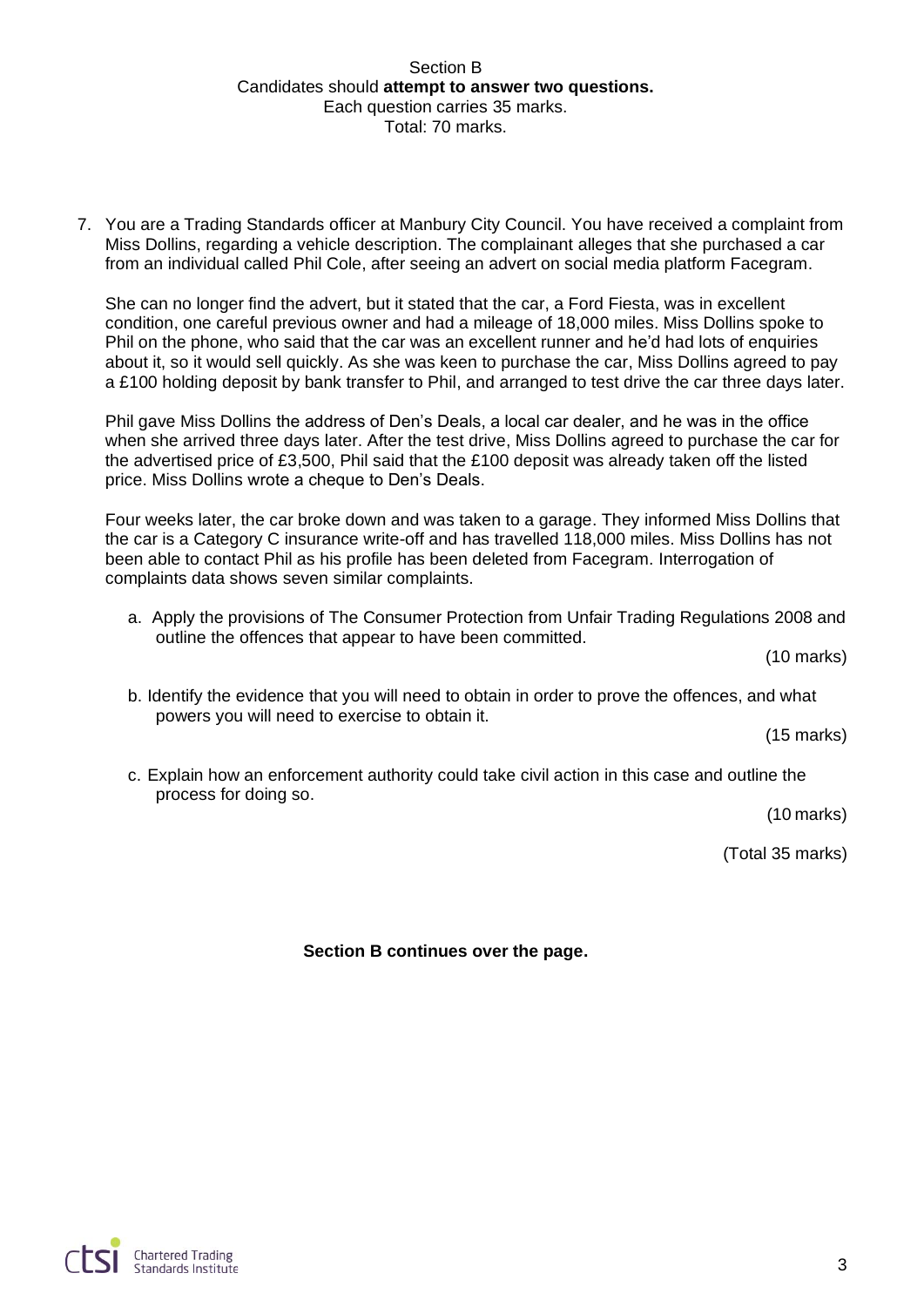8. Simon Slick, the Director of local estate agent Forever Homes Ltd, has contacted your department and asked whether you can provide some guidance in relation to the legislation that affects his business, and due diligence. The business is engaged in selling both residential and commercial properties via its three offices and also advertises on its own website, as well as on third party websites.

Mr. Slick states that he is not familiar with the Trading Standards legislation that controls how he describes the properties they sell. Currently, sales' agents ask vendors to complete a questionnaire, the answers of which are used to draft the particulars for the adverts.

The company is not carrying out any of its own checks on the details given, as vendors are asked to sign to take responsibility. Mr Slick has recently found out that this would not provide them with a defence.

Prepare some written guidance for Mr Slick, using examples and case law, explaining:

a. the legislation in relation to property sales and descriptions;

(15 marks)

b. what is meant by the due diligence defence and what reasonable steps Forever Homes Ltd can take to avoid committing offences.

(20 marks)

(total 35 marks)

9. You are the Primary Authority Officer for SuperSave, a national supermarket chain which has 150 shops nationwide and an online store. SuperSave has weekly offers, including buy one get one free, 3 for 2, "pound deals", as well as various items subject to price reductions, throughout the store.

A weekly leaflet advertising these deals is distributed nationally, directly to consumers. Following a recent audit, it became apparent that records of price changes were not always retained by staff, in accordance with company policy.

SuperSave would like you to deliver a course to all managers and staff involved in developing offers and managing in-store price indications. The course should provide a thorough explanation of the legislation and associated guidance in relation to pricing and price promotions, the things that should be considered when developing promotions and why proper record keeping is essential.

Prepare an outline of the training session that you will deliver.

(35 marks)

**Section B continues over the page.**